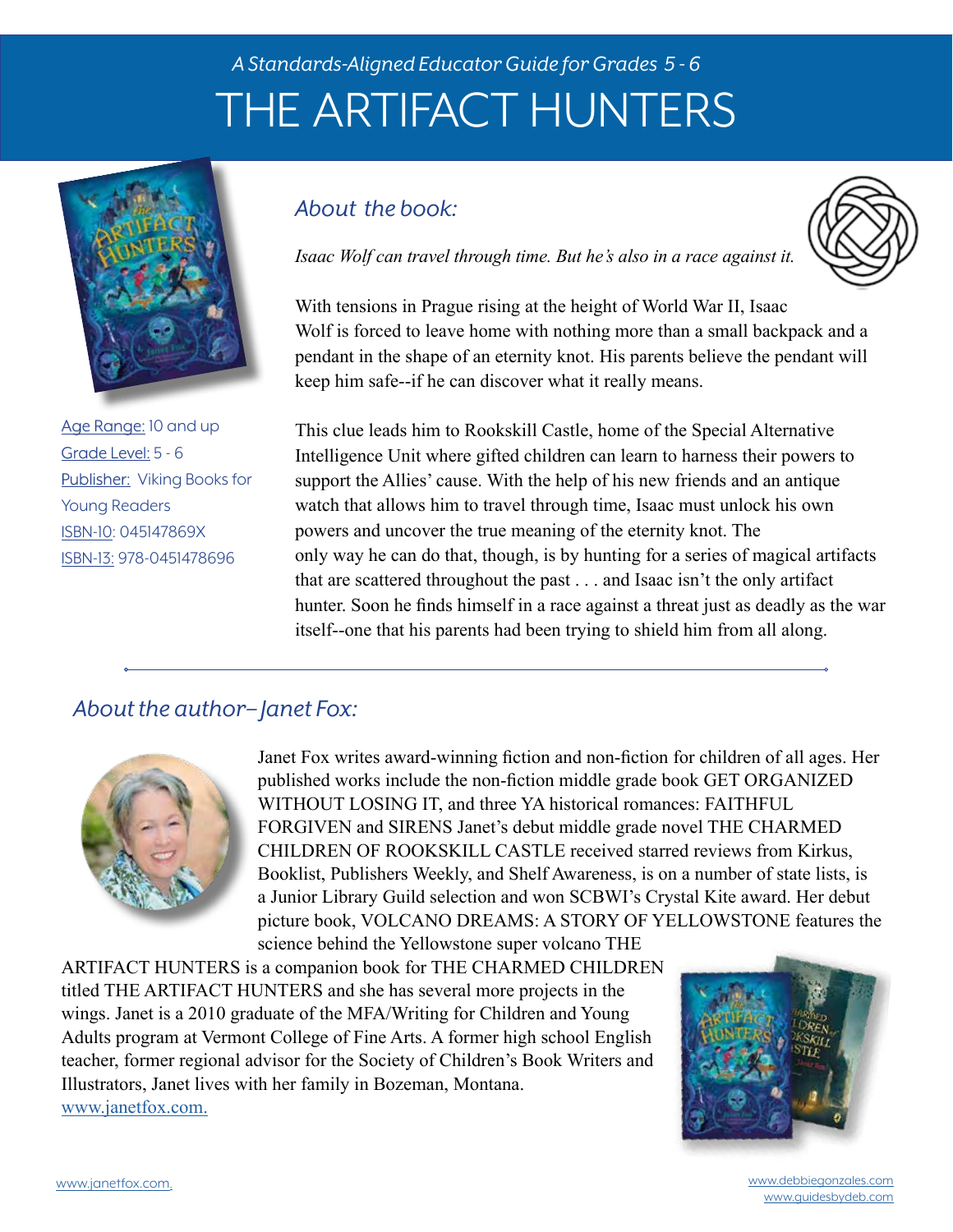# *Pre-Reading Discussion:*

- An artifact is defined as an object made by a human being, typically an item of cultural or historical interest. Discuss how culture and history enhances the mystery and intrigue of artifacts.
- Study the illustration on the book jacket. Identify the artifacts featured there.
- If the kids featured on the cover are the artifact hunters, predict why they need to find them. What is at stake if they fail?

# *Post-Reading Discussion:*

*Isaac had made magic happen. Isaac had made a disguise. A shift, that grew out of his startled fear and encompassed them both.*

*But he didn't know he'd done it.*

*Not yet (14).*

- Examine the peril Isaac has been unsuspectedly thrown into  $$ suddenly separated from his beloved parents during wartime, being subjected to the terror of demonic monster, and being thrown into a familiar world of darkness, dragons, and Seelie Fae. Is he prepared for the quest before him? Explain your answer.
- His parents seem to have known of an ominous calling placed upon Isaac, their son, a mission involving dark magic. Where and how did they discover this information about their son?
- In this scene, Isaac's fearful emotional reaction sparked his ability to shapeshift.
- Consider how shapeshifting in this way changed who Isaac once was and will, ultimately, become.

*As a fae whose heart is filled with desire, Moloch waits for human cruelty and selfishness to tear at the fragile fabric and stretch all the ancient boundaries to breaking. Yet, another hate-filled human war has made the boundaries, those thin places, very, very easy to cross (22).*

- Compare Moloch with Isaac. Which character is rooted in strength and purpose? Is Isaac even a fraction of a threat to Moloch? Explain your answer.
- In this scene, Moloch refers to WWII as the opportune time for him to fulfill his desire to overcome the world with hate and cruelty. Determine how the Nazis mirrored the horror buried deep in Moloch's heart.
- If artifacts are termed to be historical objects of the past, consider the roles they play in the "fragile fabric" of "ancient boundaries."

*Isaac picked up the watch and turned the crown, setting the timepiece to ticking, closed the face, gripped it tight in his fist so the cold skull dug into his palm, and fell into a whirlwind (87).*

- Analyze how his grandfather and father quietly prepared Isaac to eventually travel though time. Make a connection between his grandfather's mechanical and his father's historical references and the quest Isaac has been called upon to do.
- Explain the importance of not interacting with the past. Why was Isaac warned not to do so?
- Consider how time travel involves stretching beyond ancient boundaries. List the risks involved in doing so, both to Isaac and to humankind.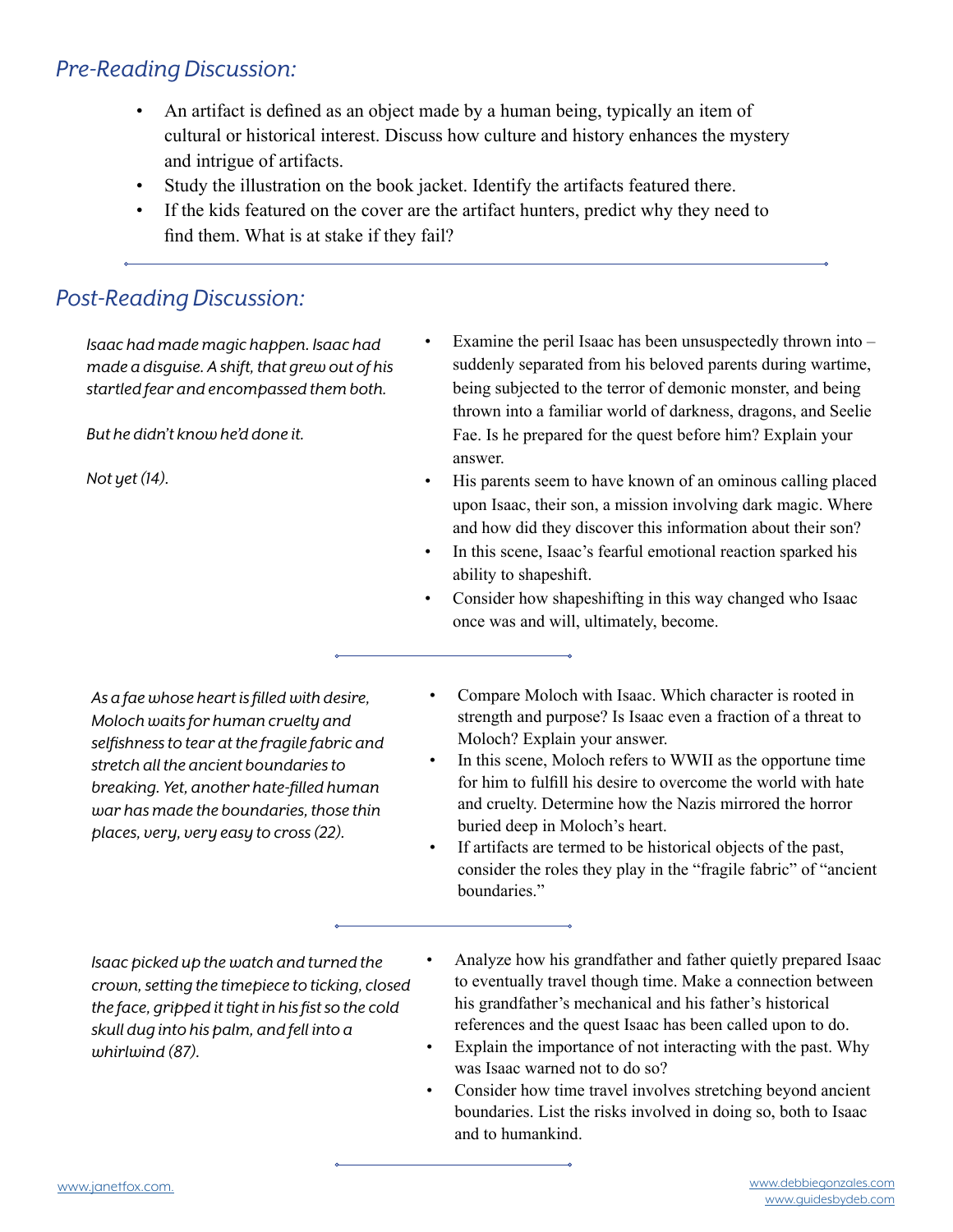*If Isaac was an amplifier, if he could make magic stronger – good and bad magic – he needed to control it at all costs. Because he was sure that not only had evil followed him to Rookskill, he could make – why, he might have already have made – the evil worse (162).*

- To amplify means to increase, strengthen, and intensify. Consider the magnitude of responsibility Isaac possessed by owning this type of magic.
- Early in the story, Isaac unwittingly permitted his emotions to cause his to shapeshift. How has Isaac changed since he was separated from his parents?
- Tell why Isaac is the only one who can defeat Moloch. Explain how his magical gift became his ultimate strength.

# *Writing Activity:*

In THE ARTIFACT HUNTERS, Isaac learned how to maximize his gift by concentrating on good magic, rather than evil. In fact, he was transformed into good when he did.

Write an essay exploring how Isaac's magical gift is a metaphor for life, in that humanity becomes what is focused upon.

# *Author's Notes:*

Though THE ARTIFACT HUNTERS is a work of fiction, it is filled with historical facts! Use the consolidated Author's Notes listed on the following page as inspiration to write a short research paper illustrating how a historical reference was used to enhance the story. Cite pages in which the artifact was referenced in the book. Share your work with the class.